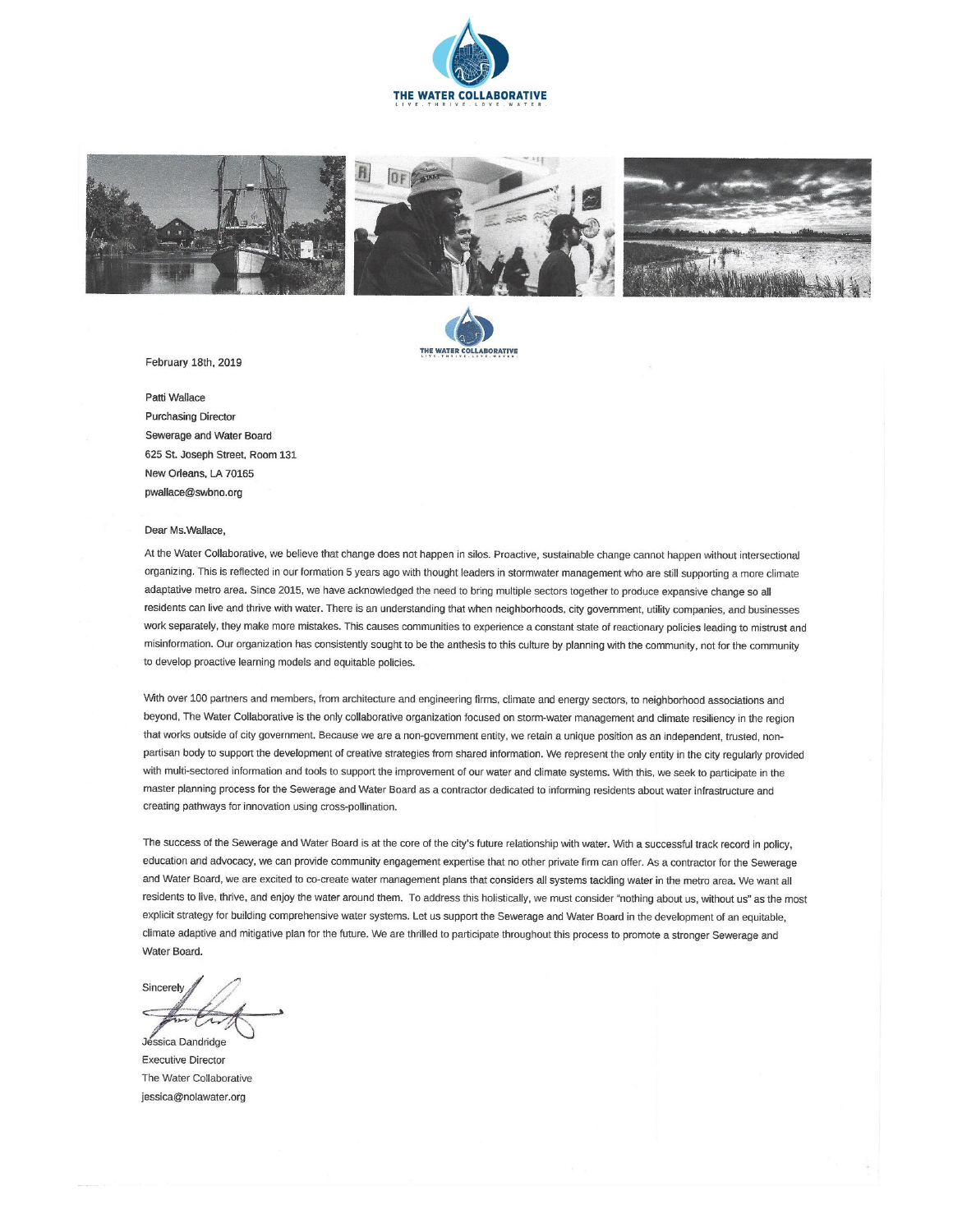

The Water Collaborative is a non-profit established in 2014 and is an essential and effective vehicle for the active involvement of all segments of the community in implementing the principles of water management and climate change adaptation. The Water Collaborative is a highly regarded, sought after, and responsive source of information, expertise, and leadership to government, business, academic and community-based institutions, neighborhoods, and residents regarding water management issues. The Water Collaborative consistently informs and empowers its members, enhances their efforts, and links and integrates those efforts within a shared framework aimed at advancing regional water management best practices. The Collaborative serves as a leader and focal point for revisiting and updating water policies and plays a major role in identifying, advocating for, and implementing emerging and innovative approaches to water management. Finally, the Collaborative sustains meaningful linkages with all water-related initiatives and partnerships addressing connected issues such as coastal restoration, environmental protection, climate change mitigation, adaptation, and hazard mitigation. To date, the Water Collaborative developed the New Orleans Comprehensive Zoning Ordinance which was successfully passed, flood mapping for the Claiborne Corridor, analysis of proposed Federal Flood Risks Management Standard, and piloted most of the original permeable pavement projects which can be found in various parking lots including Parkway Bakery in Bayou St. John. Among its many accomplishments as an organizing body in the water sector, it is the only local non-profit that acts as an umbrella for the water sector in the Greater New Orleans Area.

# Who Are We?

The Water Collaborative is the regional leader in urban water management. Through our collaborative working groups, interdisciplinary approach to multi-objective problem solving, we create unique and necessary approaches to our world's most pressing issues, climate change. We believe everyone has a role to play regarding stormwater management, flood prevention, and climate change adaptation and mitigation. By bringing design professionals, urban planners, non-profits, social enterprises, neighborhood associations, elected officials, and concerned citizens together, we create smarter and unique opportunities for collective thinking for innovative and models of resilience.

Mission Statement: Our mission is to build a diverse network for all who are impacted by flood risk that focuses on equitable practices to sustainably live and thrive with water.

Vision Statement: We envision an inclusive network of communities who work to make our world climate resilient and New Orleans a leader in rights-based water management.

### Values:

- 1. Collaboration: We never turn anyone away! We invite everyone to the table as an active participant, student, advocate, or supporter. As a collaborative we will accomplish:
	- o Large scale community education to increase conversations regarding water and climate through as many residents as possible.
	- $\circ$  Yearly policy recommendations informed and written by our members that support their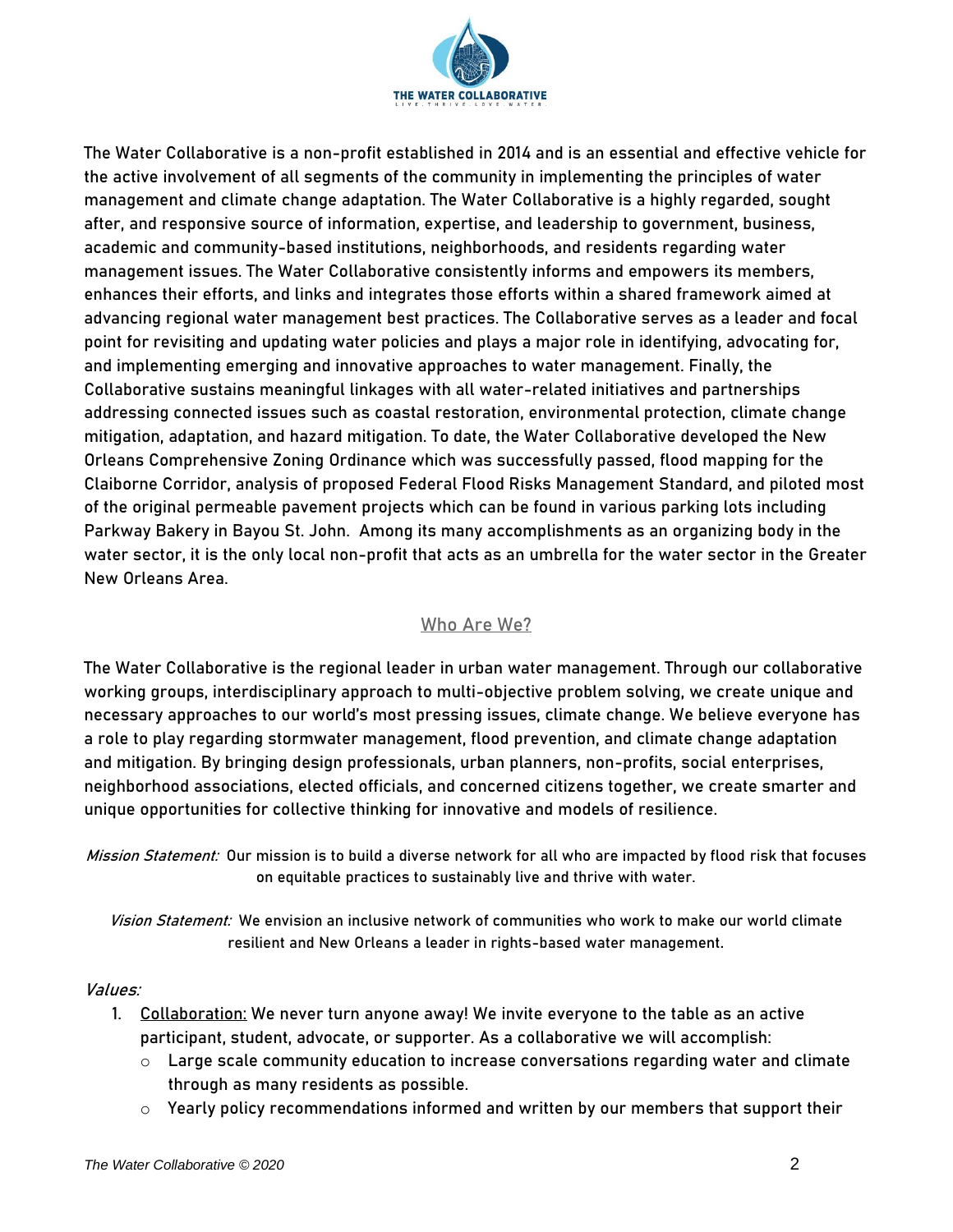

goals and missions.

- $\circ$  Services that lead to members gaining financially whenever possible.
- 2. Informed Decision Making
	- $\circ$  Our diverse membership allows us to continually provide the most cohesive information and research so leadership can make equitable decisions.
- 3. Building Just Relationships
	- $\circ$  Our relationships are more than work related. Our work centers around justice and how our stakeholders can be brought to the table and heard as equal partners in the fight against climate change.
- 4. Socially Responsible Economic Opportunities
	- The water and green sectors have amazing opportunities for personal and community economic mobility; thus, we choose to ensure the opportunities created are always socially responsible for the very people it should intend to support.
- 5. Embracing Our Place in Nature
	- $\circ$  Green Infrastructure is the process of mimicking the natural landscapes that have worked for millennia. As we continually innovate around green infrastructure, we seek to always embrace our place in nature, and know that our natural ecosystems should be our key priority.

### What Do We Do?

Education - Before we can inform policy, we must inform residents. The Water Collaborative focuses heavily on educating residents across the Greater New Orleans Area and Gulf Coast Region about flood solutions, resources, workforce development, pertinent research, and much more. By using our diverse membership base, we pool, prioritize, and redistribute information to the general public daily through our various programs.

Policy - We work with city, state, and elected officials to support their understanding of urban water management to further comprehensive policy measures to support the urban water sector's growth and sustainability. Utilizing our membership base and our Government Relations working group, we consistently create policy recommendations while also advocating for specific measures to support needs of the urban water sector and community members.

Equity - Water does not care about your race, gender, color, or creed. As an organization we believe equity must be intentionally incorporated into all our work. We seek to ensure equitable policies and measures are always considered and the most vulnerable communities receive resources for their sustainable development.

### Previous Accomplishments

To date, the Water Collaborative and its members have had several significant accomplishments utilizing collaborative designs and shared strategies. Some of our accomplishments include: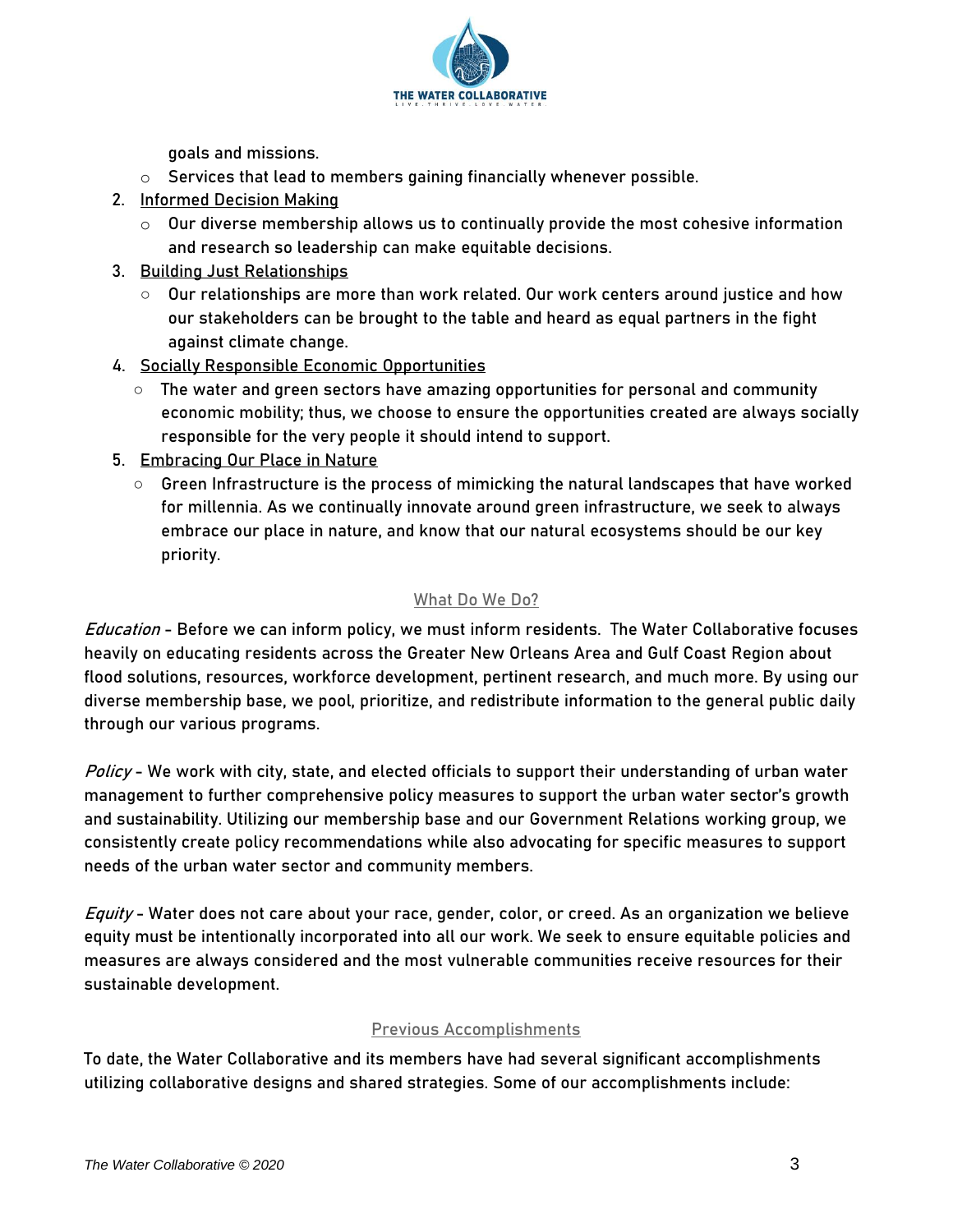

- $\circ$  Water Collaborative members developed adopted amendments to the City of New Orleans Comprehensive Zoning Ordinance eliminating possible exemptions from stormwater management requirements, and successfully advocated for the removal of a proposed appendix to the CZO that discouraged home elevations
- o Collaborative members spearheaded the analysis of the proposed Federal Flood Risk Management Standard, established by Executive Order 13690
- $\circ$  Collaborative members conducted the drainage fee survey and analysis for the Sewerage and Water Board
- o Collaborative members have led efforts to pilot and promote the use of permeable paving materials in local business parking lots, including Parkway Bakery in the Bayou St. John neighborhood
- Collaborative members convened City of New Orleans officials and community members for a Community Rating System workshop with national expert French Wetmore, exploring potential strategies for lowering community flood insurance rates
- Collaborative members have collectively made dozens of community presentations throughout the city and the region on stormwater management issues
- Member organizations have developed and piloted several school-based educational programs targeting students at all levels
- Collaborative members have piloted a flood mapping initiative in the Claiborne Corridor

Many of the accomplishments of The Water Collaborative are completed through our working groups. Working groups are the core of our organization and allow for intersectional design in practice. In working groups, individuals from multiple professions are given unique opportunities to work along side other professionals from different sectors on varying subject matters of their choice. While some working group projects are organic in nature, others work towards long term policy and advocacy goals. While some projects are organically created in our working groups, The Water Collaborative also provides consulting and programming services to the general public to encourage stormwater management best practices, community education and engagement, and socially responsible economic development. Utilizing our network, we support our clients by bringing the best water management service providers to our clients depending on their needs, create programs for community participation, and conduct data collection and analysis. The Water Collaborative staff will work directly with the client based on their needs. Unless they specifically request the use of working groups, client projects are conducted separately to maintain confidentiality.

There are multiple lanes taken to create proactive planning for water management. While no project follows the same process completely, The Water Collaborative relies on specific themes to accomplish working group and client goals.

Identify, support, and champion best practices: There is a significant amount of important work in water management and green infrastructure currently being done by many individuals, organizations,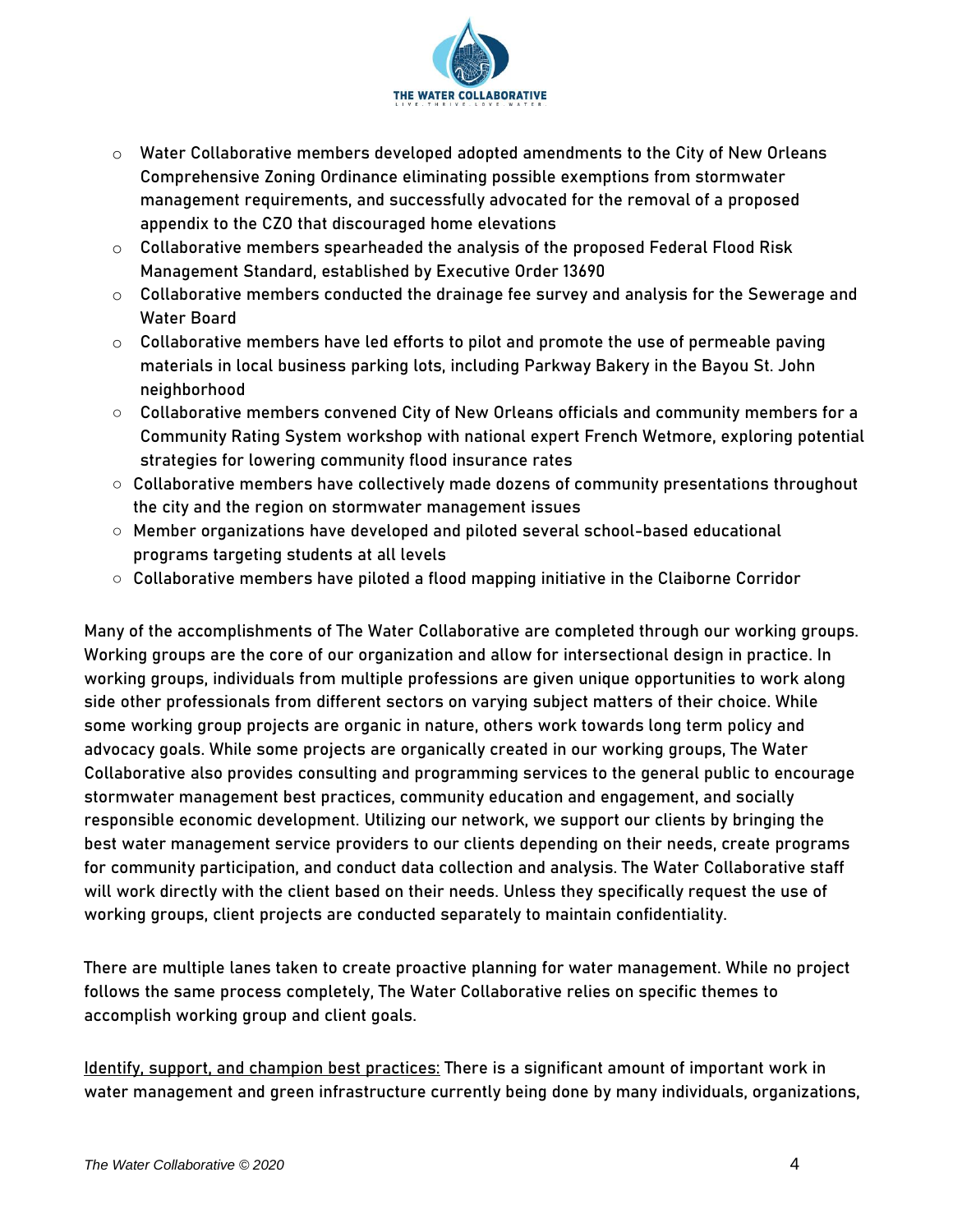

and businesses throughout the region. A major role for the Collaborative is to ensure these efforts get the support (in terms of expertise and resources) and visibility that can enhance their effectiveness, reach, and sustainability.

Develop effective vehicles to engage stakeholders: The Water Collaborative can only achieve longterm impact if it engages a diverse and expanding network of stakeholders to understand, implement, and champion effective water management policies and practices. The Collaborative as a whole and each Working Group will create effective vehicles to involve those stakeholders in community-based, action-oriented approaches to improving water management in the region. Each Working Group and The Water Collaborative Staff will be focused on engaging, convening, and mobilizing the community constituencies relevant to their work. These stakeholders will provide the Collaborative with the capacity and person-power to fully implement the directions in the strategic plan and will serve as the broad base of community support for the Collaborative's advocacy efforts.

Identify and strategically fill gaps: The Collaborative is uniquely positioned, once it has identified existing efforts and linked them for maximum collective impact, to then identify gaps in knowledge, policy, research, and service (e.g., underserved populations or geographic areas, especially lowincome communities, best-practice approaches not yet implemented locally, etc.), and then, through collaboration, to facilitate and support member and partner organizations to develop responses to fill those gaps.

# Project Managing Staff and Board of Directors

### Jessica Ashley Dandridge - Executive Director

Bachelor of Arts in Political Science and Sociology from Xavier University of Louisiana Master of Arts in International Affairs in Security and Conflict from The New School: Milano School of International Affairs, Management, and Urban Policy 15 years of non-profit, community development, civic engagement, and risk assessment experience

### 2020 Board of Directors

Kaitlin Tymark - Board Chair, Project Manager at Jacobs Engineering Chuck Morse - Vice-Chair, Executive Director of LaunchNOLA Bob Mora - Treasurer, Managing Partner of Batture LLC Tara Lambeth - *Secretary,* Assistant Director of the Planning & Zoning Department for Terrebonne Parish Consolidated Government Joshua Torrengo - Builders and Designers Working Group Chair, President of Wingate Engineers Devin Foil - *Government Relations Working Group Chair*, Coastal Zone Administrator and Floodplain Manager for St. John the Baptist Parish Samantha Carter - Community Education Working Group Chair, Outreach Manager at the National Wildlife Federation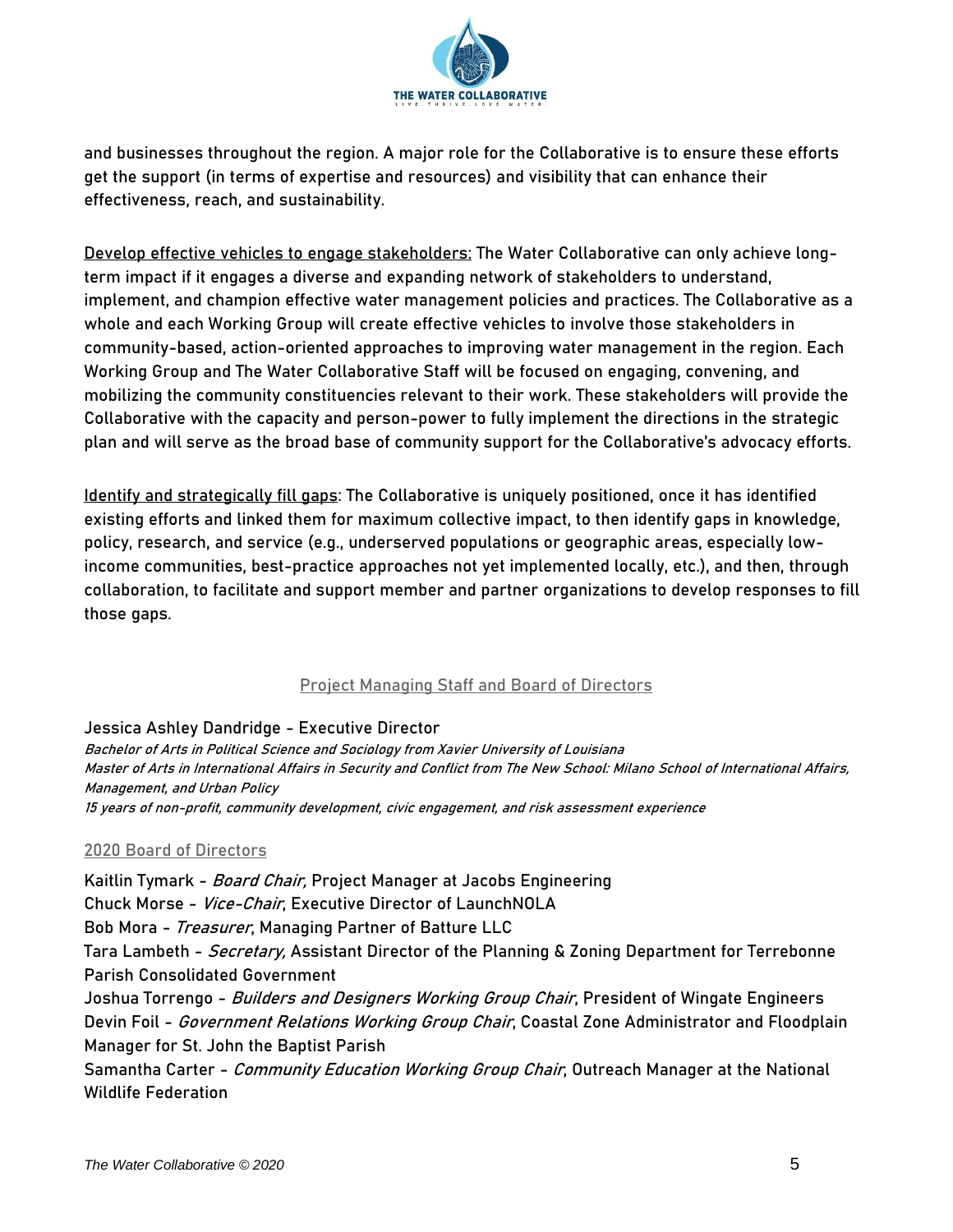

Katrina Williams - Special Programs coordinator with Coastal Communities Consulting Oliver Thomas - Marketing Executive at Stuart Consulting Group LLC, Radio Host at WBOK Radio **Station** 

Courtney Williams - Architectural Conservator at Cyprus Building Conservation Tyler Antrup - Director of Planning and Strategy at Sewerage and Water Board of New Orleans

# Written Response

# a. What will be New Orleans' biggest stormwater/drainage challenges in 50 years and what is the best approach to integrated, long-range planning to address those challenges?

Some would argue that our city's biggest stormwater and drainage challenges are already here. By 2050, these challenges without proper attention would result in insurmountable task that could bring New Orleans to its knees, creating the Atlantis of the 21<sup>st</sup> century. Thus, our biggest challenge in 50 years is our city's willpower and willingness to adapt to increased rainfall days, rising sea levels, and reduced natural storm surge barriers that protect the metro area. Obstacles to these challenges are funding mechanisms, community support, and outdated policies. To prevent the starkest of predictions for New Orleans, city government and its utility entities must not only address the most obvious tasks, but also focus on the obscure challenges that are both the most incomprehensible and the most pervasive. Culture and traditions that result in immobility, stagnation, antiquated ideas, and the perpetuation of unproven fears have caused our city's infrastructure to degrade unchecked. Some of our most obvious and obscure stormwater challenges along with integrated, long range strategies are listed below. Yet in order to achieve these long-term goals that will greatly benefit New Orleans and its residents, the cultures of mistrust, misinformation, and the lack of transparency are unifying themes in all the stated challenges. Regardless of grey or green infrastructure planning and implementation, the underlying issues of education and trust are persistent. Our biggest challenge to our most treasured assets in this fight for climate resilience in New Orleans, is us, the residents and communities in the city. Our biggest challenge currently and in 50 years is increased rainfall days, sea level rise, and strengthening tropical storms due to the warming of the planet from world-wide carbon emissions. At the Center for Planning and Excellence's Smart Growth Summit in Baton Rouge, speakers from multiple fields provided some uncomfortable truths. For instance, the Intergovernmental Panel on Climate Change report states that

"in some regions, increases in heavy precipitation will occur despite projected decreases in total precipitation. For a range of emission scenarios… a 1-in-20 year annual maximum 24-hour precipitation rate is likely to become a 1-in-5 to 1-in-15-year event by the end of the 21st century in many regions."<sup>1</sup>

<sup>1</sup> ] Seneviratne, S.I., N. Nicholls, D. Easterling, C.M. Goodess, S. Kanae, J. Kossin, Y. Luo, J. Marengo, K. McInnes, M. Rahimi,M. Reichstein, A. Sorteberg, C. Vera, and X. Zhang, 2012: Changes in climate extremes and their impacts on the naturalphysical environment. In: Managing the Risks of Extreme Events and Disasters to Advance Climate Change Adaptation[Field, C.B., V. Barros, T.F. Stocker, D. Qin, D.J. Dokken, K.L. Ebi, M.D. Mastrandrea, K.J. Mach, G.-K. Plattner, S.K. Allen,M. Tignor, and P.M. Midgley (eds.)]. A Special Report of Working Groups I and II of the Intergovernmental Panel on Climate Change (IPCC). Cambridge University Press, Cambridge, UK, and New York, NY, USA, pp. 109-2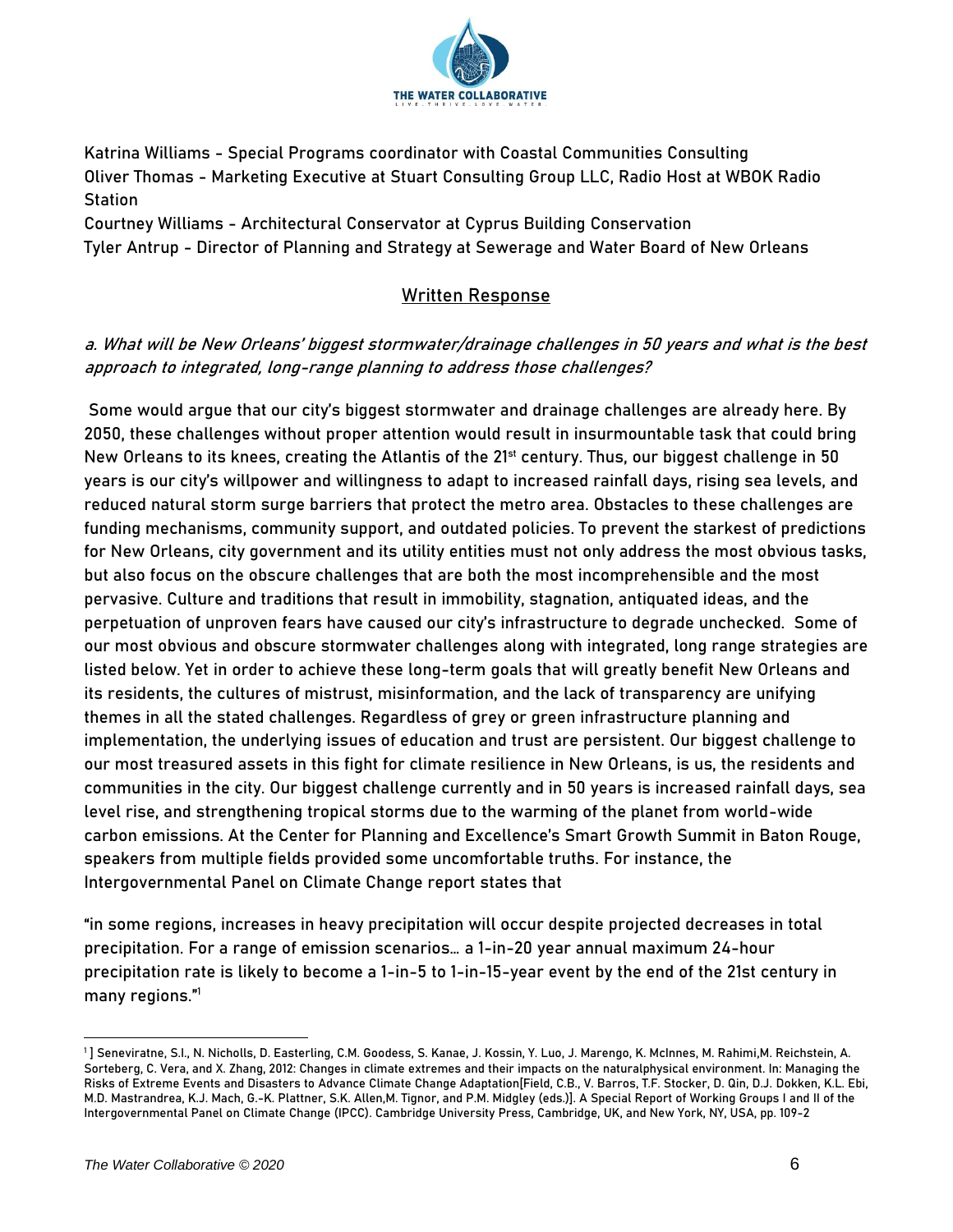

This is already happening in Louisiana due to the past major flooding events across the metro area due to unprecedented rainstorms. For example, at the same Smart Growth Summit, the state climatologist explained that over 30 inches of rain fell in Louisiana from August 10<sup>th</sup> - 17<sup>th</sup> 2019. This is one week prior to the infamous August 26<sup>th</sup> flood, in which an estimated 4-5 inches of rainfall hit parts of the Greater New Orleans area in a two-hour period. In Algiers, an estimated 4.9 inches fell onto unprepared residents in less than 90 minutes. $^2$  This is coupled with a subsidence rate of 2 inches per year due to underground pumping and the levee system. <sup>3</sup> The facts create an uncomfortable reality that many across the metro area have yet to face. Yet even with these glaring facts, city leaders and residents have a hard time processing this information. One NOLA.com article perfectly describes some of these frustrations:

 "In the 800 block of Union Street, Heather Travland spent Monday afternoon feverishly sweeping water out of the lobby of a building owned by the company she works for, in a successful effort to keep the flood from once again inundating the elevator, which had just been repaired after a similar flood in July. All told, the company and its tenants have flooded three times this summer, leading to a \$75,000 repair bill. "We're just trying to get some help. We're not asking for a lot. We're just trying to keep water out of our business and keep our tenants happy," Travland said."

"Downtown Development District President and CEO Kurt Weigle said the repeated flooding in the area has put serious strains on businesses and residents. "Some of these businesses and developers were some of the most bullish on downtown but are now throwing up their hands and saying, 'This can't go on,"…" 4

The article was riddled with larger questions that many residents still do not have the answers to. Understanding a complex system that was historically simplified by political figures has created an unhealthy relationship with our aging grey infrastructure system. Understanding where to place our energy is half the battle that most residents don't want to partake in. As residents pay their utility bills, property taxes, and mileages, the desire to have conversations around failed accountability doesn't sit well with most people. Since 2015, there has been a shift in how to tackle stormwater management with the release of the Urban Water Plan. Beautifully designed, it was the first visible option New Orleans residents were publicly provided with that could change our relationship with water. Expecting citizens to live and thrive with water also requires a cultural shift that some believe we can easily transition too. Public and private projects across the metro area have provided some neighborhoods with hope. But it has also exacerbated the city's fragile historical and systemic racism woes that can lead to added forms of inequalities. With every emerging rain garden, bioswale, and retention pond, the fears of an already gentrified New Orleans become more realistic. Some residents fear a resemblance to Seattle or Manhattan in 30 years, if not sooner. There is ample evidence that shows that climate change increases social vulnerability for low-income families. The Urban Flooding Report summarized it best:

<sup>2</sup> "New Orleans Hit with Flooding Rain". AP NEWS, 2020, https://apnews.com/f562ad0c08cf42d28f64d2a6ed9c5d49.

<sup>3</sup> Breslin, Sean. "New NASA Maps Show Just How Fast New Orleans Is Sinking | The Weather Channel". The Weather Channel, 2020, https://weather.com/news/climate/news/nasa-maps-new-orleans-sinking.

<sup>4</sup> Adelson, Jeff. "As New Orleans Flooded, 'Angry' S&WB Leader Saw Drains Fail; Must-Fix Issue Lies 'Underground'". NOLA.Com, 2020, https://www.nola.com/news/article\_9c5ef0da-c91b-11e9-80ad-7f55a571ac02.html. Accessed 16 Feb 2020.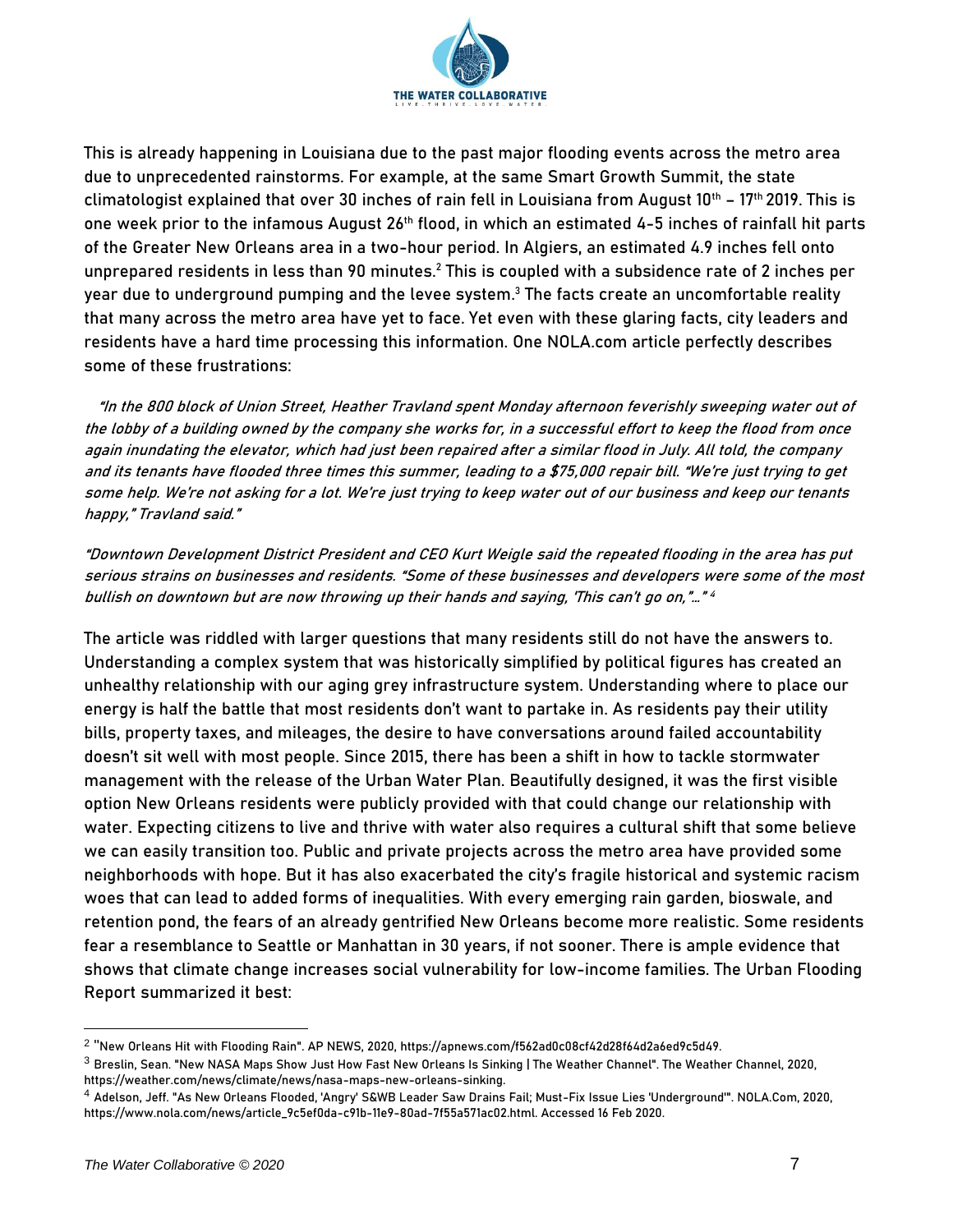

"The U.S. Centers for Disease Control and Prevention Social Vulnerability Index maps and rates community resilience to stresses on health, such as disasters or disease outbreaks, by census tract. Overlaying the tracts where America's most vulnerable populations live with areas of known urban flooding yields a striking matchup. The people who live in dense, aging urban cores and low lying inundation areas—their neighborhoods served by undersized and deteriorating infrastructure—are the low income, elderly and other socially vulnerable people who have the highest risk of urban flooding and the fewest resources to combat it. Those who can afford to move to less flood-prone areas retreat, and the marginalized are left behind." 5

To add to the rising pressure, city government lacks the funding and willpower to create necessary internal organizational changes that could promote a stronger culture of living with water. City utility policies are outdated, and foster siloed departments created by outdated civil service structures. Because employees are either not allowed or unwilling to end antiquated and wasteful habits, we have yet to move to a culture of long-term progress. The lack of transparency from utilities and governmental departments have prevented scientifically proven benefits in green infrastructure from becoming fully realized. The Fat City permeable pavement debacle is a great example of when poor community education and lack of transparency meet. A small but popular eating destination near the  $17<sup>th</sup>$  street canal was chosen to receive an expansive water management project to reduce flooding which is common in the area. Residence of Fat City in Jefferson parish were not provided with clear strategies, and goals about the stormwater management project. Had the residents of Fat City been provided with training, and some monitoring and maintenance tools, the story of the 2.9-million-dollar project wouldn't look like failed government and further justification for maintaining the status quo. $^{\rm 6}$ Still, months later since the report on this project in winter 2019, there has been little to no follow-up with the parish residents on why the system appears to be faulty.

# In summary, our city faces immense challenges. These include:

- $\circ$  Increased rainfall, sea level rise, and stronger coastal storms that will exacerbate aging infrastructure and expose the city of New Orleans to mass flooding without proper attention and intentional care.
- $\circ$  Outdated policies that do not properly address the impacts of climate change proactively. More so, these policies perpetuate a siloed culture in city government that causes wasteful spending, unnecessary redundancy, and antiquated systems
- $\circ$  Urban flooding and aging infrastructure disproportionately impact lower income communities, especially those of color. These impacts include residential and business real estate resilience, public health, the decreasing of family wealth and reduced socio-economic statues, and lack of equitable green infrastructure options for low-income families.
- o Lack of transparency and education for decades has eroded trust and promoted misinformation. This lack of trust is coupled with human and community trauma, leading to halts in innovative policies and infrastructure projects.

<sup>5</sup> Seneviratne, Changes in climate extremes and their impacts on the natural physical environment, p 14.

 $^6$  Adelson, Jeff. "As New Orleans Flooded, 'Angry' S&WB Leader Saw Drains Fail; Must-Fix Issue Lies 'Underground'". *NOLA.Com*, 2020, https://www.nola.com/news/article\_9c5ef0da-c91b-11e9-80ad-7f55a571ac02.html. Accessed 16 Feb 2020.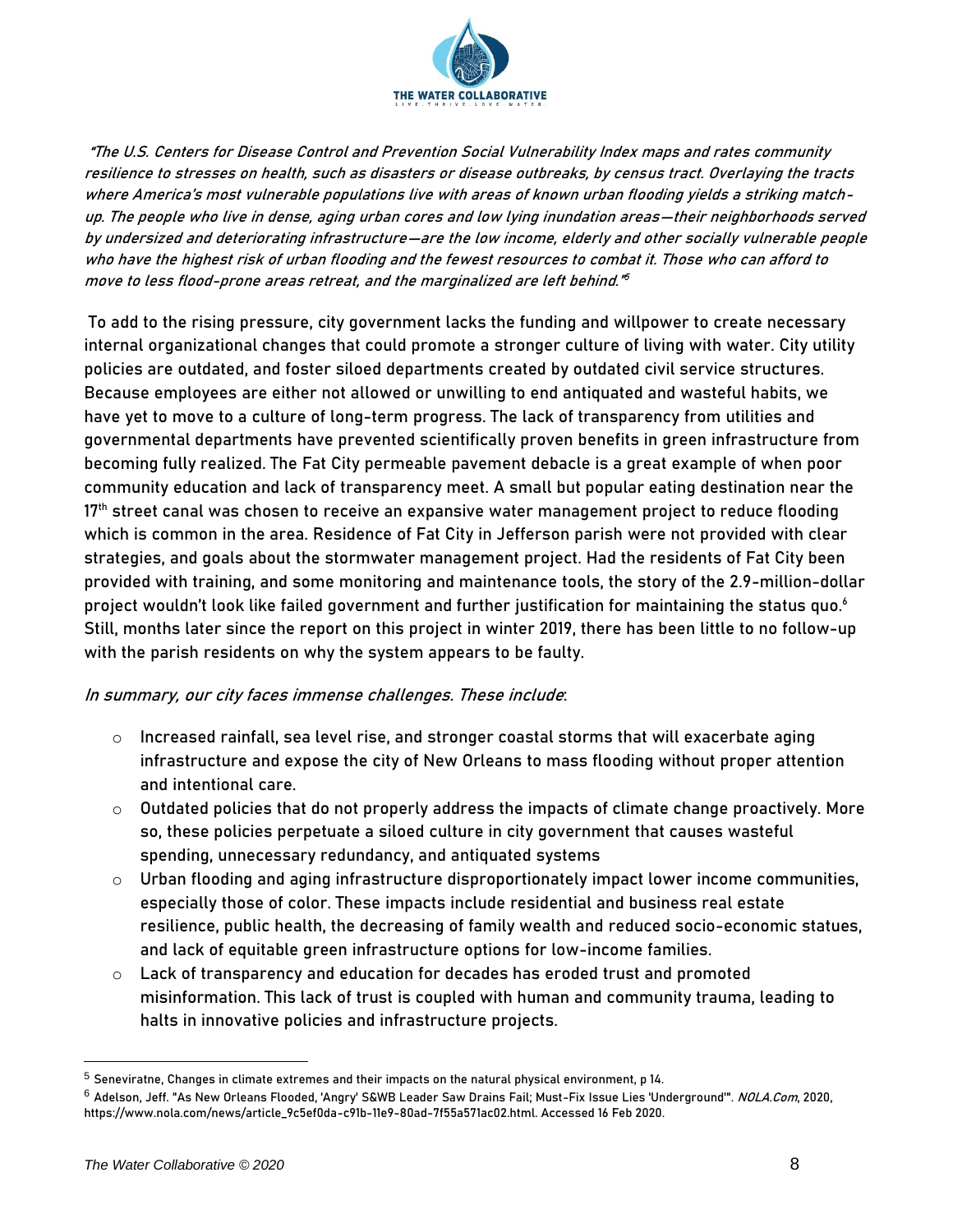

# Integrated, Long-Range Planning and Solutions

### Shifting and Sharing Power Where Possible

One of the biggest challenges that plagues New Orleans is our culture of siloed departments. To achieve long-term success in our drainage, we must create a clear path forward between Sewerage and Water Board and the Department of Public Works. With the agencies separated, there is often unnecessary redundancy that leads to wasteful spending and duplication. In a city where water impacts everyone's lives daily, the current system muddles the progress under the weight of bureaucracy. Under and above the streets, local coordination can no longer be an option.

- $\circ$  Merge DPW and S&WB into one system using organizational change management professionals to assess how a successful transition can take place. By hiring an outside party that is knowledgeable in city government, all stakeholders can better trust what can be an uncomfortable and difficult process. These professionals can assess every department and include them in the strategic planning process. The most important factor of OCM is the mobilization of middle management. The system should provide them with as many tools as possible to support their success and monitor naysayers and resistors to ensure the culture of change is fruitful.
- $\circ$  Work with likely and unlikely sectors through a permanent coalition. Work with various sectors that intersect daily with water and stormwater management infrastructure to support problem solving and develop common standards for water management. This can also enable new funding streams or pull from existing funding and reduce waste. This coalition can also tackle workforce development for a predicted expansion in workers in anticipated areas for growth. This should include maintenance and data and technology workers.

# Real-Time Monitoring, Evaluation and Risk Assessments

As an organization that touches people daily, the biggest issue is providing evidence to back up scientifically proven solutions. Without visualizations, we are expecting residents to go with our word based on blind trust -the same trust that has been eroded over years of corruption and poor management. Informing residents about projects and their cost don't result in a clear understanding of the proactive steps being taken citywide. Real-time monitoring and evaluation, and risk assessments that allows communities, first responders, transportation personnel, and other necessary personnel to be prepared during storm events. This form of transparency may be difficult for leadership, but it will reduce misinformation and the continued degradation of trust. It will also support new solutions by residents and businesses who could be open to supporting the drainage issues but are not invited to the table. Action steps could include:

o Real-time monitoring of precipitation levels during rainstorms that homeowners can capture and submit to S&WB that live on a free and accessible platform. This process increases resident's self-determination and autonomy while also doubling as a monitoring system for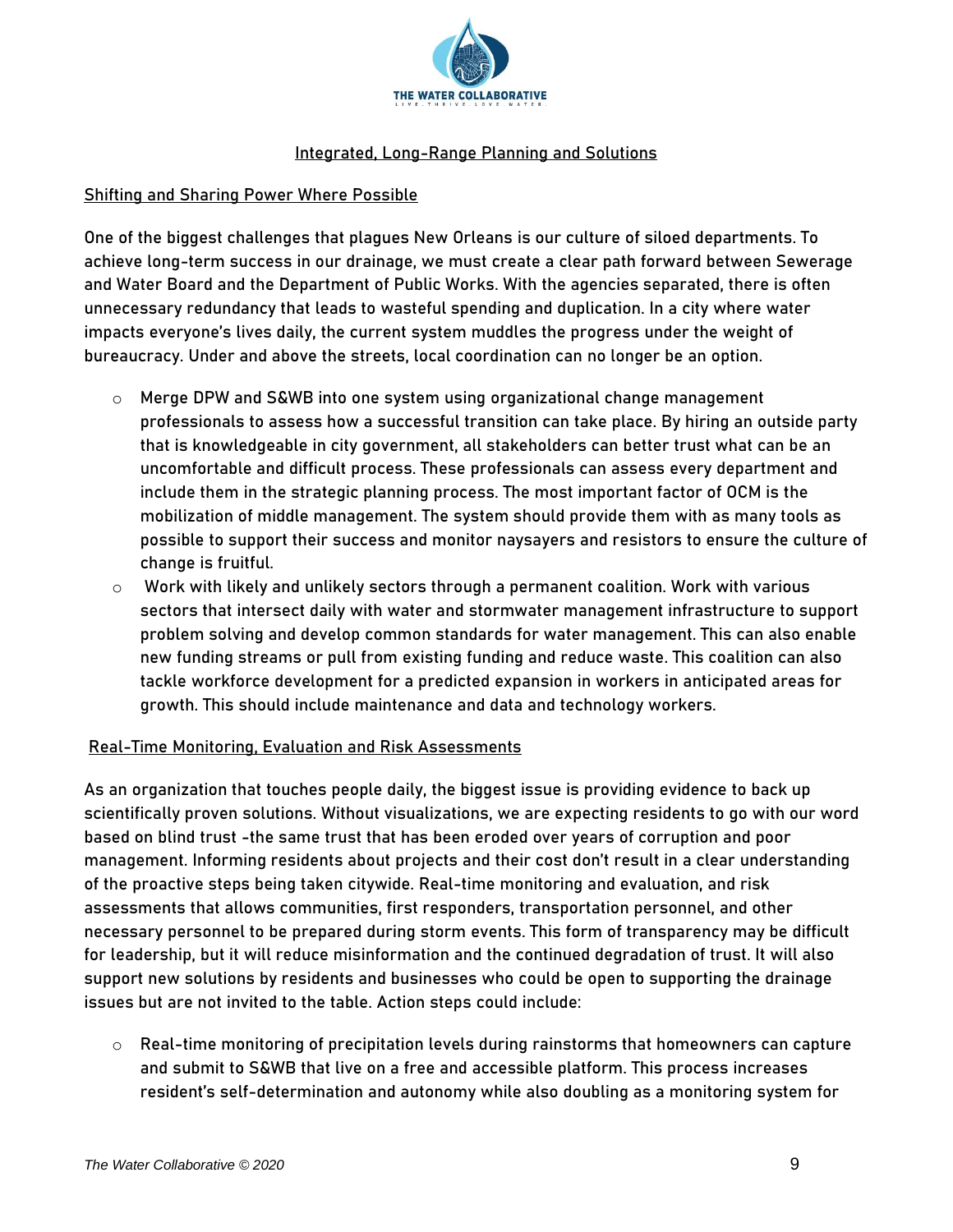

S&WB, city government, and other necessary personnel during rain events. Residents and businesses that participate in the program can get a small percentage off their bill. This would reduce overhead cost on the utility's end while increasing information and transparency for residents.

 $\circ$  Evaluations and Risk Assessments of homeowner's properties and businesses at no cost to the client. Like programs in Illinois, organizations provide certified property assessments of water and flood probability rates. This data can be collected into a city-wide system that could support a long-term prototype of a stormwater fee in the future. By understanding the types of homes in New Orleans more closely, their income levels, and types of drainage risk, we can better understand how a fee can be best calculated for a future vote. By making this information public, residents can better understand the need and how it could impact them in the future. The additional benefit of having non-profits do this work is that it can support funding gaps for these non-profits while also creating unified goals.

# Equitable Water and Energy

"The National Climate Assessment warns that "low-income communities, some communities of color, children, and the elderly," are at great risk of climate change that can "exacerbate existing social and economic inequalities..." And, according to the UN panel of climate scientists, the impacts of climate change will be devastating if action is not taken to reduce greenhouse gas emissions by fifty percent by the year 2030. These are warnings we cannot ignore." 7

The concerns around climate change and equity are ever-present. Currently, 24.6% of New Orleans are living at or below the poverty line with a medium income of \$39,576, \$23,603 less than the medium income in the United States. <sup>8</sup> Because our communities are extremely fragile and will be subject to intensified fragility due to climate change, addressing equity through energy and water is an essential step. While Sewerage and Water Board focuses on drainage, drinking water, and sewerage, it's use of carbon emitting energy must be tackled. In order to reduce cost for residents, reduce our impact on the environment, and develop new workforces designed to support climate action, a plan that includes energy in the next 50 years should be a requirement. Finding new ways to ensure cost do not rise for residents should be at the forefront of this plan. While we can explore several options around the country, there are some steps that have been mapped out that can guide us toward a more equitable city.

- $\circ$  Reduce the financial stress of water bills in New Orleans. Understanding ways to reduce the cost for residents should be key, especially for low-income families.
- o Reduce the need for using carbon emitting energy.

<sup>7</sup> Deep South Center for Environmental Justice, Greater New Orleans Foundation, City of New Orleans. Taking Steps Together on Equity and Climate Change: A Report By And For New Orleanians. New Orleans, 2020, p. 1,

https://issuu.com/greaterneworleansfoundation/docs/2019.08.30\_-\_climate\_action\_equity\_report\_-\_web. Accessed 18 Feb 2020. <sup>8</sup> "U.S. Census Bureau Quick facts: New Orleans City, Louisiana". *Census Bureau Quick facts*, 2018, https://www.census.gov/quickfacts/fact/table/neworleanscitylouisiana/INC110218.